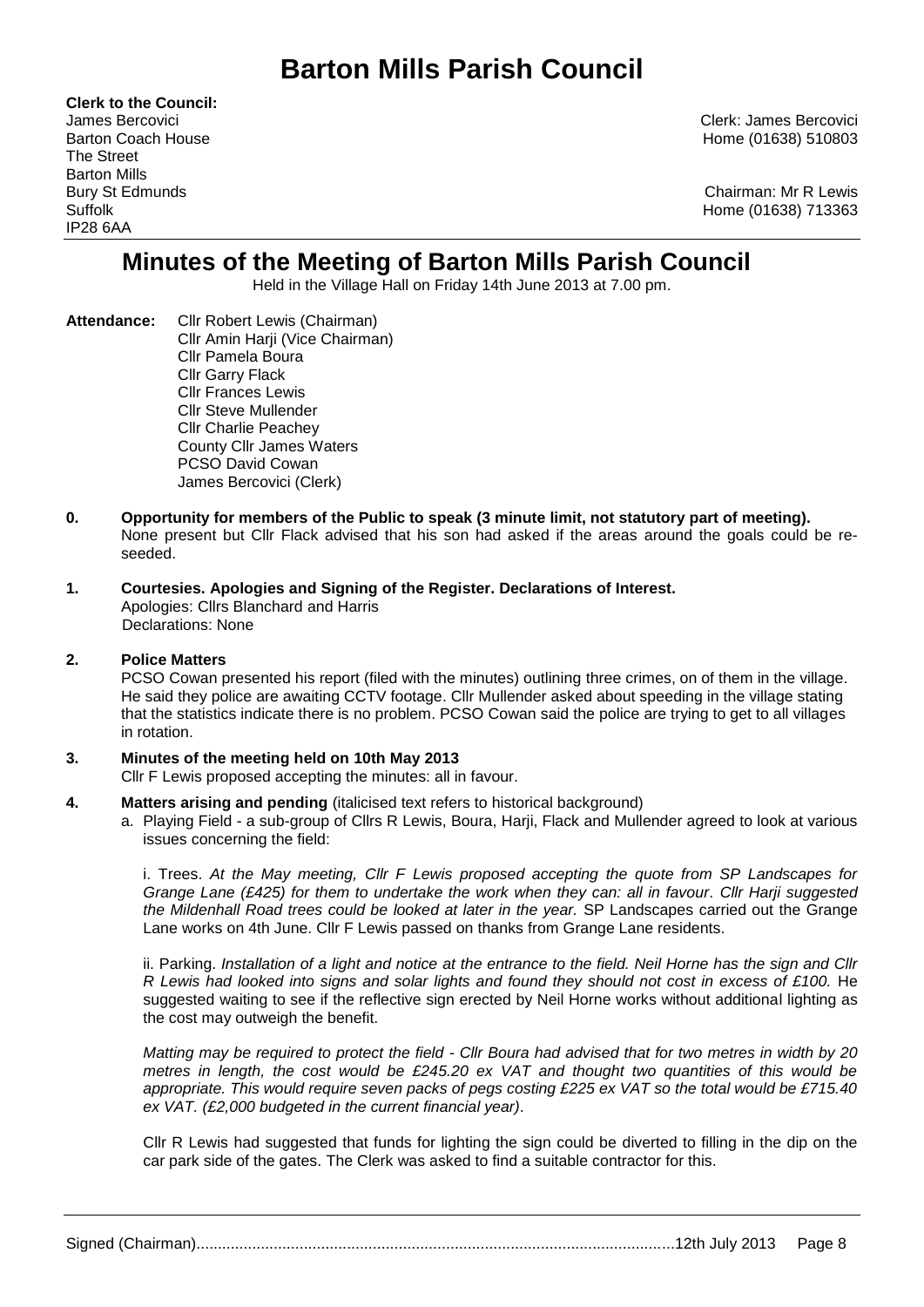The Clerk had previously suggested that the gate needs attention but wanted to know how far councillors want to take this. Cllr F Lewis agreed and the Clerk was asked to find a suitable contractor.

*Cllr Flack had asked about priorities between football players and people parking cars. He suggested the overflow parking could double up as disabled parking for car boot sales etc. Cllr R Lewis thought sleeves (two per gate) are needed for the bolts. The Clerk has asked John Squire to do this.*

*Cllr Flack had expressed concern about the positioning of the overflow parking and whether a sign should be installed to advise car owners that the parish council is not liable for any damage occurs. Cllr Boura suggested it would be best to see where people park and decide if there is a problem. Cllr F Lewis agreed there should be a notice.* The Clerk has investigated this and found various options offering different sizes and materials.

*Cllr Boura had said that a low energy (35W) lamp (which could be mounted on a pole 4-6 metres from the ground) would cost £295 with timers an additional £31.75 and bracket £35 (all prices ex VAT). Cllr F Lewis said the Village Hall Committee would have to approve the siting of the lamp. Cllrs Boura and F*  Lewis wanted to approach the Village Hall Committee but Cllrs Peachey and Mullender preferred to wait to give existing lighting a chance. Cllr F Lewis declared an interest. Cllr Boura proposed approaching *the Village Hall Committee: four in favour, four against. Cllr Harji said he wanted to wait to see what happens with the trees so cast his additional vote as Chairman of the meeting against the proposal. Cllr Mullender proposed looking at what action is required in respect of the tree: all in favour.*

Cllr Boura thought that, if the tree nearest the football club hut is felled, the floodlights would provide enough light for the car park. Cllr Harji suggested the sub-group could look at this when it meets. Cllr R Lewis said he was nervous about cutting down a tree but Cllr Boura said it made sense to remove it. Cllr R Lewis thought it best to leave this to the sub-group (which, after the meeting, agreed to fell the tree).

iii. Protection of the grass around the new seat. Additional matting required. Cllr R Lewis thought it prudent to give it time to see if this expenditure is warranted.

*The Clerk had obtained a price for a bench in memorial to John Wiggin: £748 ex VAT. Cllr Boura thought it would be good to have one and suggested inviting public subscription. Cllr F Lewis agreed*  that a bench should be purchased and reminded councillors that he had also been on the village hall *committee and Rosemary Club. Cllr Boura suggested applying to Cllr Huggan for locality budget funding. Cllr Peachey proposed purchasing the bench, subject to obtaining a grant: all in favour. Cllr Huggan has advised that the application will need to be made by an organisation other than the Parish Council so the Clerk has approached the Village Hall Committee about this. Cllr F Lewis said the Village Hall Committee would like a formal approach. Cllr Harji asked if there is sufficient money for this. Cllrs Huggan and Waters said they would cover it from their locality budgets.*

Cllr Waters said he had discussed this with FHDC officers who had agreed to grant s106 money up to £600 for this. Cllr Boura proposed making up the shortfall if Cllr Waters is unable to have this increased to £748: all in favour.

iv. Soakaway *It had been thought that a soakaway would be required for the car park; however, Cllr Mullender suggested asking Suffolk Highways to unblock the drains on Mildenhall Road which were causing the flooding of the car park and would alleviate the need to install a soakaway. Cllr F Lewis thinks a soakaway is needed in any case. Cllr R Lewis said he and the Clerk would chase up quotes. One quote has been received from Dave Wickin (£1454), also for re-levelling the field. The Clerk obtained another quote prior to the meeting from Mitchell & Mayle in Isleham for £1455.*

The Clerk explained the locality grant position to Cllr Waters who asked him to email the details so it could be amended. Cllr R Lewis thought the soakaway an expensive option; Cllr Waters suggested digging the area out and filling it in to make a natural soakaway. Cllr R Lewis asked the Clerk to obtain quotes.

b. Field use. *Cllr Flack had asked how many football teams Barton Mills currently has; Cllr Mullender said he would find out. Cllr Harji asked who approves the teams playing on the field and whether any charge*  was made for use of the field. Cllr Mullender said teams were only charged if they used the football *club's facilities.*

BMFC is to run a senior Saturday side next season which will run in the Cambridgeshire Division 5. Cllr Peachey asked who is on the Football Club committee; he said the building is a disgrace. Cllr F Lewis said the secretary, John Winward, had approached the Burrell Trust and is getting quotes; Cllr Peachey questioned whether this would be appropriate use of Burrell Trust funds. Cllr R Lewis asked the Clerk to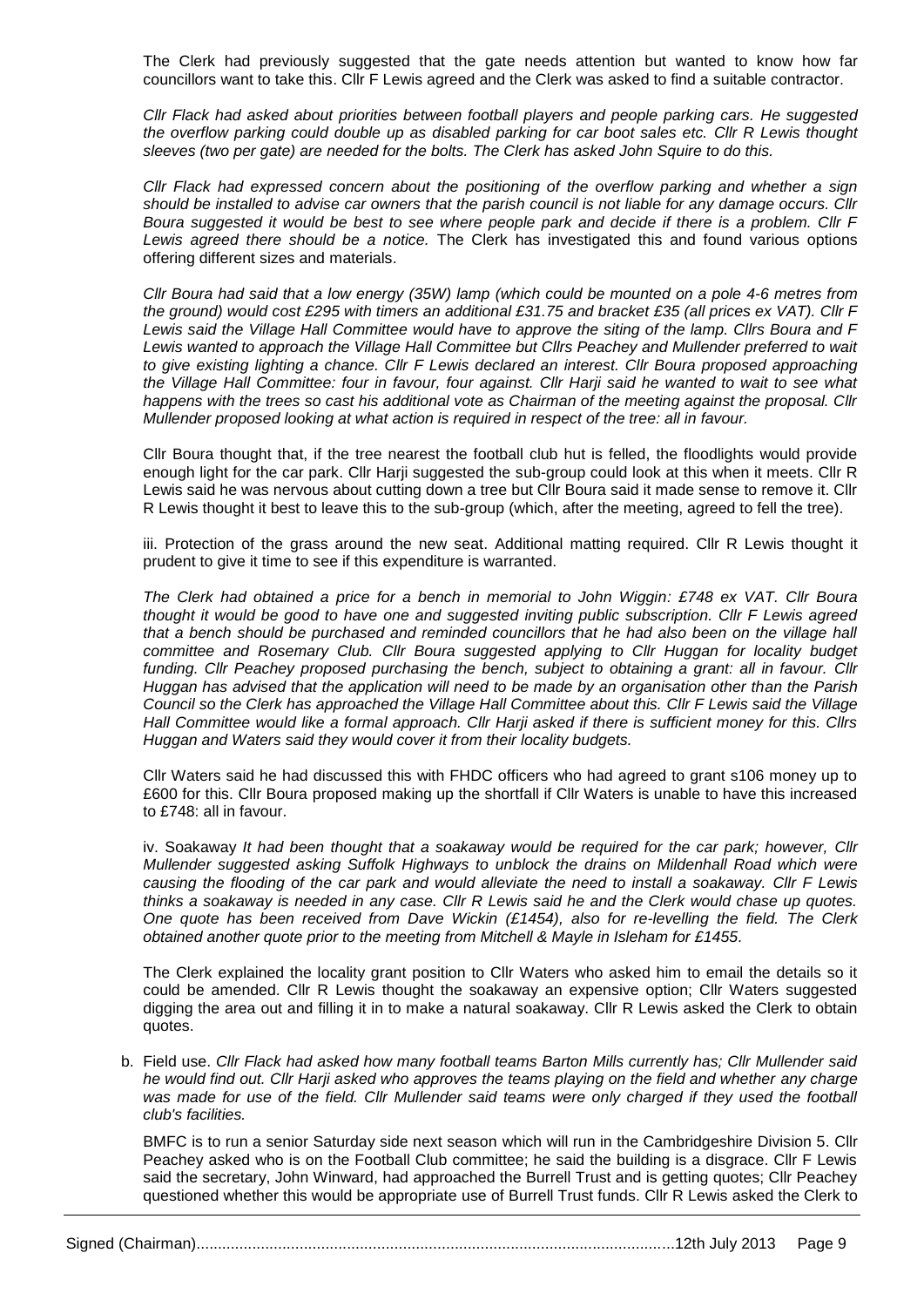contact BMFC to find out when work is planned. Cllr F Lewis said there is a lack of clarity as to who controls the use of the field. Cllr Boura asked why the club doesn't contribute to the maintenance of the field. Cllr Lewis made a distinction between organisations using the field to raise funds and general users. Cllr Peachey said it is a good thing that the field is used. However, the Clerk was asked to contact the secretary to find out about the use of the field, putting forward the assumption that it would not be used by the club between May and August.

c. Leisure facilities. *Cllr Boura attended a meeting at FHDC on "Open Spaces and Playing Fields". She reported that the Community Levy (replacing s106) would mean that all new developments will contribute to leisure facilities. She advised that Barton Mills is in the middle zone and that all such villages had to put forward projects which Forest Heath DC would then prioritise. She suggested making this an agenda item for the next meeting. Cllr Harris asked if the village hall would be eligible for funding.*

*Cllr Boura asked if the parish council wants Barton Mills on the list for equipment or facilities in which*  case it would be necessary to put forward a project. She suggested a hard play area or trim trail *equipment. Cllr R Lewis suggested an all weather surface under the goals; Cllr Peachey suggested portable goals but Cllr Mullender advised these were less durable. Cllr Harji thought a sub-committee could meet to discuss this. Cllr Boura thought a development plan for the field is necessary. Cllrs Flack, Harji and Mullender all agreed to be involved with this. Cllr R Lewis asked the Clerk to contact FHDC to ascertain whether there is any cut-off date for this and the requirements of any proposal.*

*Cllr Boura thought the council should put in a bid for a multi-use hard court for games. Cllr Flack said this is not what is wanted; the Clerk confirmed this had been rejected during the last development of the play equipment. Cllr Harris suggested asking potential users what they would like. Following a general discussion, the Clerk was asked to obtain approximate prices for moveable goals. The Clerk had found a set of goals including nets for £2120 on the internet and Cllr R Lewis thought them suitable. However, the Clerk has also talked to a local specialist who thinks they are not appropriate and has provided a quote himself. Cllr Boura asked if this would be acceptable to FHDC. The Clerk said he would check with Ian Shipp. Cllrs Mullender and Flack agreed to look at the proposed goals and make a recommendation to the Parish Council.*

Cllr Mullender said the goals look fine and would be a good asset but questioned their durability. He asked the Clerk to find out if he could inspect a set of the proposed goals. Cllr R Lewis said an application should be made for a grant; however, Cllr Waters said he had discussed this with Ian Shipp who had said there is less money in the s106 fund than thought. However, if there is a benefit to younger residents to have some coaching, the parish council could apply for goals and a professional coach over the summer holiday. The Clerk said he would speak with Ian Shipp about this.

d. Website. *Cllr R Lewis had said the parish council had debated the colour cover and agreed its proposal. Cllr Boura agreed. He had offered to print the first issue on his work printer at a cost of £0.055 per copy so that everyone involved could see how the logistics would work. Cllr Boura had suggested trialling the colour cover for a couple of months to see how it goes.*

*Cllr R Lewis had said he would bring a camera to the next meeting to photograph councillors for the website.* 

*Cllr Mullender had suggested setting up a poll on the website to determine the popularity of the colour cover. The Clerk said he would look into this.*

The June issue of the Barton Miller was printed in colour using the new printer; an immediate analysis shows that, with colour coverage much greater than anticipated, a lot more ink is being used than budgeted. The June issue cost over £75 in ink alone so, with paper and electricity allowed for, the cost is approximately £0.16 per copy. Previously, Cllr Boura asked the Clerk to request that Neil Horne uses less colour in future. Neil Horne suggested that he could only continue to provide the cover if there are no additional restrictions on what he is being asked to do.

Cllr R Lewis took photographs of councillors prior to the start of the meeting. During the meeting, he advised the banner on the window had been put in. He then turned to the Barton Miller cover advising that the front cover had 97% coverage and the back cover 50% which compared to 40% for the West Row cover. He said that if the cover continues with the same ink usage as June it will cost twice the estimates. He said the old black and white cover designs had much lower coverage. He had spoken with Neil Horne about tailoring the designs to use less ink.

He suggested there were various options: the Clerk could investigate cheaper ink supplies; Neil Horne could use less colour; the Parish Council could accept a higher cost; the Barton Miller could be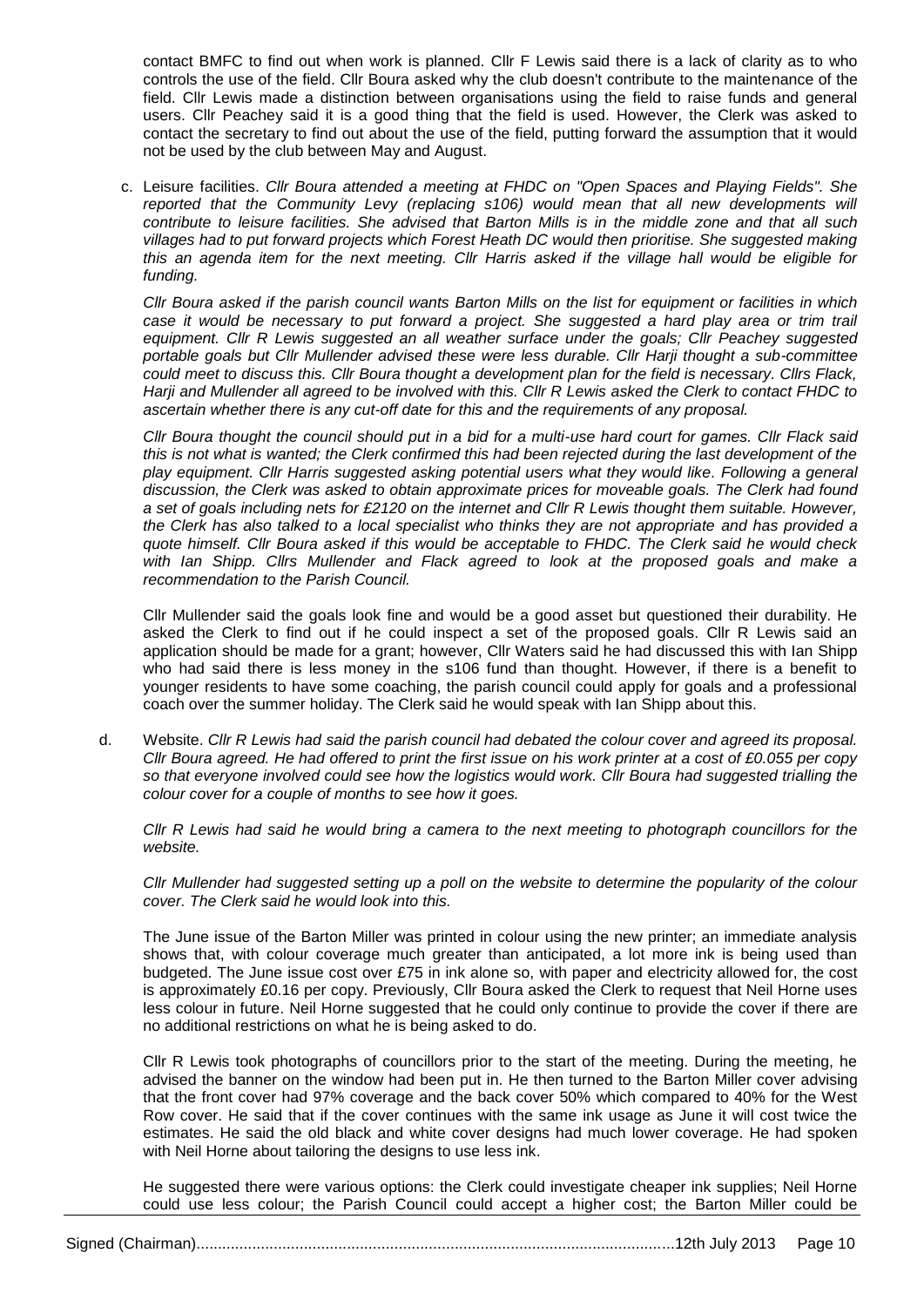approached for a contribution; the back only could be printed in colour; only occasional covers could be printed in colour. Cllr F Lewis said the Barton Miller team would prefer less colour; she said the amount of colour ink used had caused some problems for the risograph. Cllr Peachey didn't think it appropriate to ask the Barton Miller for a contribution as this had been a Parish Council initiative.

- e. Dog bin *Cllr Huggan had said a bin could be provided free of charge subject to the parish council agreeing to meet the cost of emptying it (£137.80 per year) which councillors agreed to pay.* The Clerk discussed this with the Waste Management Enforcement Officer to agree the location of the bin. However, the officer advised that FHDC is investigating the possibility of charging parish councils for emptying all bins located on parish council-owned land (Barton Mills has four on the field already) and suggested that the dog bin currently positioned near to the gate could be moved to the opposite corner of the field free of charge and the Parish Council could simply advise people (by means of a sticker on the remaining bin) that they can use the main bin for dog waste. This would save money for both councils in the short term and Barton Mills on an ongoing basis. Cllr R Lewis suggested the Parish Council agree to this.
- f. Street lighting Cllr Boura requested a discussion about Intelligent Lighting Systems at a cost of £45 per unit. This would turn lights off or dim them at chosen times (but they could be quickly switched back on if needed) and also report faults automatically. The Clerk was asked to ascertain the impact on energy costs.
- g. Parish Forum Cllr Boura said she had learnt that 76 houses in Barton Mills are occupied by US military personnel and a further eight are exempt from paying council tax. Cllr Mullender observed that, probably, half the US rentals are on the old dairy site.

# **5. Reports from the County and District Councillors**

County Cllr Waters advised that the drainage problem on Mildenhall Road had been attended to on 24th May. He had already discussed most other matters arising: the dog bin, s106 money for the bench, the locality grant and football goals. Cllr R Lewis said he had already achieved a lot in a very short time.

## **6. Finance - Standard Payments for approval (inc. VAT)**

- a. £280.00 J Bercovici (clerk's net salary, May 2013) chq. 1242
- b. £70.00 HMRC (PAYE, May 2013) chq.
- c. £28.00 J Bercovici (clerk's expenses May 2013) chq. 1242 Cllr Boura proposed agreeing the standard payments: all in favour.

# **Special payments for approval (inc. VAT)**

- d. £55 Digger (noticeboard glass fitting) chq.1243
- e. £375 Old Parsonage Garden Services (grass cutting April/May) chq.1244
- d. £67.50 BMVH (hall hire January/February) chq.1245 Cllr F Lewis proposed agreeing the standard payments: all in favour.

#### **Receipts**

- e. £200 BM Allotments Association (car boot sale donation and rent)
- f. £30 BM Village Hall (car boot sale donation)
- g. £100 St Mary's Church (car boot sale donation)

# **7. Planning.**

Note - *ITALICS: Parish Council comments passed to Forest Heath DC.* **Bold: Forest Heath DC decision**

# **General and for consideration:**

- a. F/2013/0224/FUL/SD Walnut Tree Farm conversion of barn and stores to create a dwelling, including single storey front and rear extensions (Departure from the Development Plan). *Cllr Boura thought this very cramped as well as being outside the line. Cllrs Mullender, R Lewis and F Lewis agreed. Cllr Boura said she was uncertain whether the plot is inside or outside the conservation area. Cllr F Lewis declared a prejudicial interest as the plot is outside the development line; Cllrs R Lewis and Mullender did the same. Cllr Boura proposed objecting as it is outside the development line and out of scale (overdevelopment of the site): all in favour (Cllrs R Lewis, F Lewis and Mullender did not vote).*
- b. F/2013/0241/ADI Esso Service Station, Fiveways display of an internally illuminated free-standing price sign. *Cllr Boura proposed no objections: all in favour.*
- c. F/2013/0275/HOU 32 Church Lane removal of existing conservatory and construction of single story rear extension. *Cllr Boura proposed no objections: all in favour.*